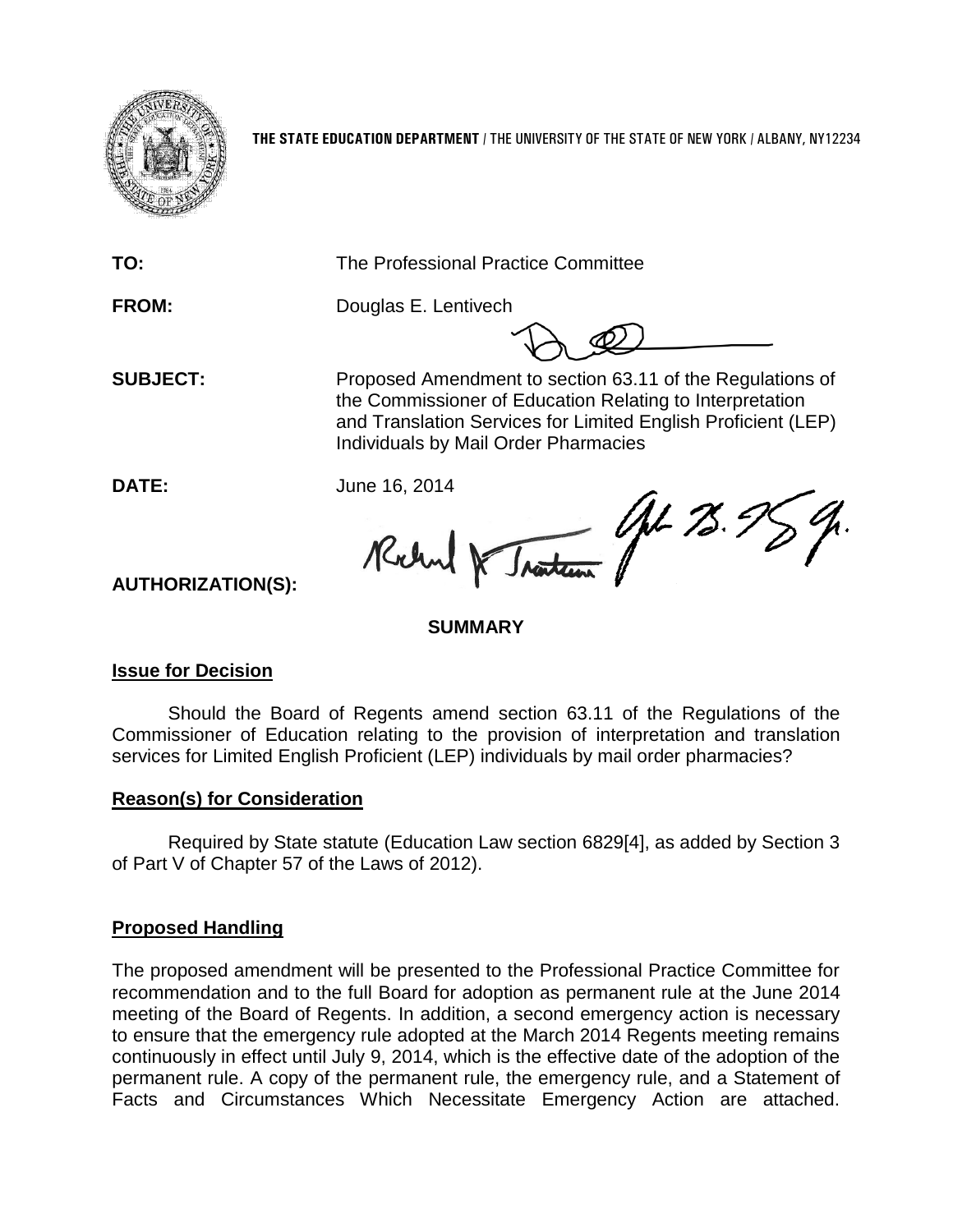Supporting materials are available upon request from the Secretary to the Board of Regents.

## **Procedural History**

The proposed amendment was adopted as an emergency rule at the March Regents meeting, effective March 30, 2014. A Notice of Proposed Rule Making was published in the State Register on March 19, 2014 for a 45-day public comment period. A Notice of Emergency Adoption was published in the State Register on April 16, 2014. Because the emergency rule will expire on June 25, 2014, a second emergency action is necessary in order to ensure that the emergency rule remains continuously in effect until the permanent rule takes effect on July 9, 2014. Additionally, following the abovereferenced publication of the Notice of Proposed Rule Making, the Department received one comment on the proposed amendment. An Assessment of Public Comment is attached, however, no change in the proposed amendment is recommended at this time.

## **Background Information**

The 2012 New York State budget legislation included amendments to the Education Law, which amendments are commonly referred to as the SafeRx Law (L. 2012, c. 57, Part V). This law, which generally became effective March 30, 2013, includes provisions to assist LEP individuals who need interpretation and translation services when filling prescriptions at covered pharmacies.

Effective May 30, 2013, the Board of Regents approved regulations affecting those covered pharmacies located within New York State. Following a series of open forums and consultations with stakeholders, the Regents accepted the recommendation that the entire state be considered a single "region." In accordance with the statutory requirements and the analysis of census data, this determination resulted in a requirement that interpretation and translation services be provided in four languages, in addition to English. Other regional determinations were rejected since most led to fewer languages being covered in almost all upstate localities. Therefore, covered New York State pharmacies must now provide competent oral interpretation services and translation services in Chinese, Italian, Russian and Spanish.

The 2012 legislation also required the Commissioner of Education, in consultation with the Commissioner of Health (DOH), to promulgate regulations, effective March 30, 2014, to establish translation and interpretation requirements for mail-order pharmacies. Specifically, Education Law §6829(4) requires the regulations to address the concerns of affected stakeholders and reflect the findings of a thorough analysis of issues including: (a) how persons shall be identified as an LEP individual, in light of the manner by which prescriptions are currently received by mail order pharmacies; (b) which languages shall be considered; (c) the manner and circumstances in which competent oral interpretation services and translation services shall be provided; (d) the information for which competent oral interpretation services and translation services shall be provided; (e) anticipated utilization, available resources, and cost considerations; and (f) standards for monitoring compliance with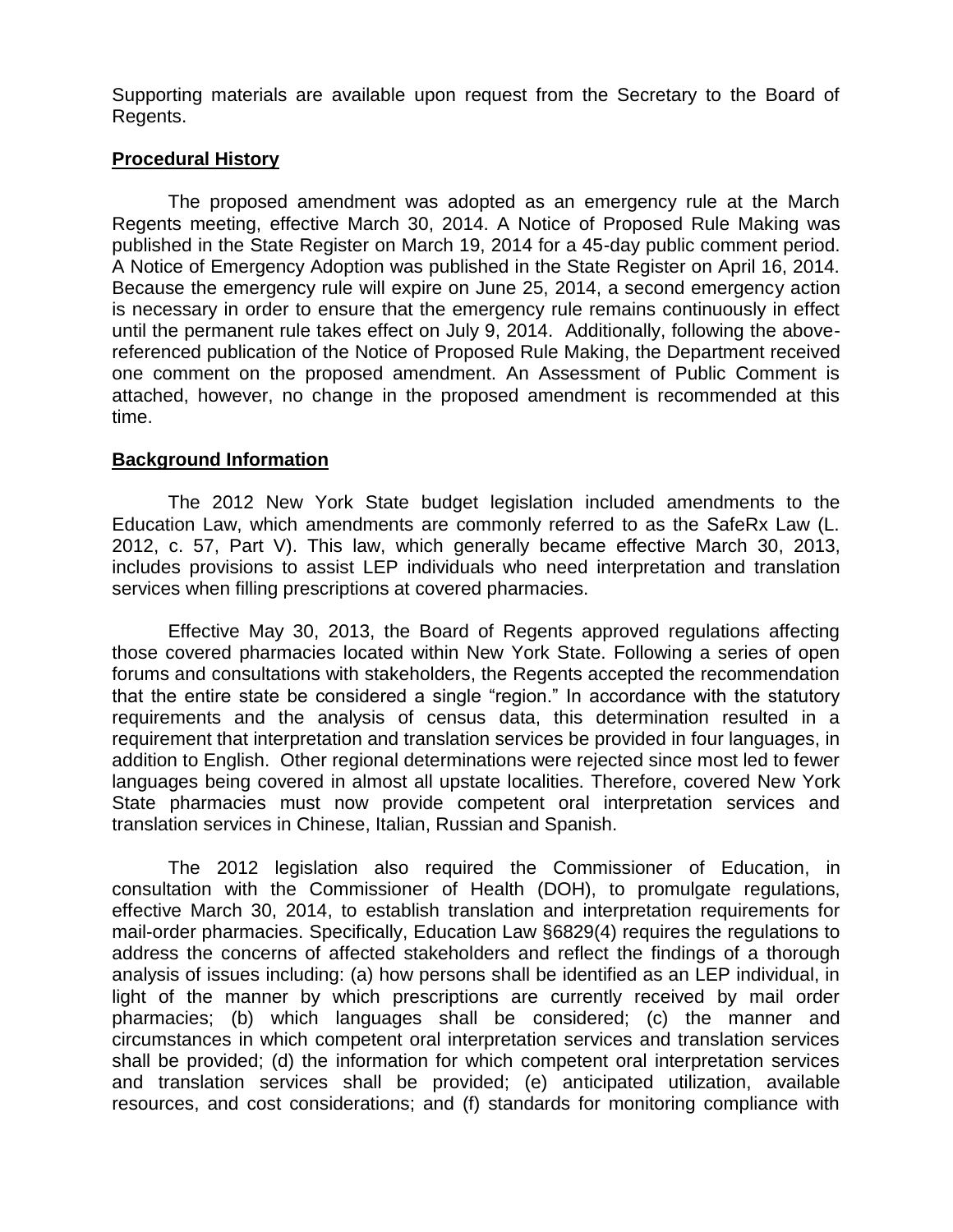the regulations and ensuring the delivery of quality competent oral interpretation services and translation services.

Based upon consideration of the factors above, it is proposed that mail order pharmacies sending prescriptions to New York State residents be subject to the same requirements as are now required for covered pharmacies within the State. Specifically, with each initial transaction with patients seeking mail order pharmacy services, mail order pharmacies will provide printed materials, in at least the four above-referenced languages, explaining the availability of competent oral interpretation services and translation services. A client will be identified as an LEP individual when he or she requests such oral interpretation services and translation services or when such mail order pharmacy fills a prescription that indicates that the individual is limited English proficient. The manner and circumstances in which competent oral interpretation services and translation services will be provided is by a staff member of the mail order pharmacy or third-party contractor, and services will be provided on an immediate basis but need not be provided in-person or face-to-face. The information for which competent oral interpretation services and translation services shall be provided will be prescription medication labels, warning labels and other written materials. With respect to anticipated utilization, available resources, and cost considerations, based upon experience with the existing requirements for translation services in the New York City metropolitan area, the proposed requirements should prove to be neither costly nor logistically difficult for mail order pharmacies. Finally, regarding standards for monitoring compliance with the regulations and ensuring the delivery of quality competent oral interpretation services and translation services, as in all such matters, complaints of non-compliance will be investigated, and since out-of-state pharmacies require registration with the Department, they are also subject to the Department's professional discipline processes.

## **Recommendation**

It is recommended that the Board of Regents take the following action:

VOTED: That paragraph (7) of subdivision (a) of section 63.11 of the Regulations of the Commissioner of Education is added, and subdivision (b) and paragraph (1) of subdivision (c) of section 63.11 are amended, as submitted, effective July 9, 2014; and it is further

VOTED: That paragraph (7) of subdivision (a) of section 63.11 of the Regulations of the Commissioner of Education is added, and subdivision (b) and paragraph (1) of subdivision (c) of section 63.11 are amended, as submitted, effective June 26, 2014, as an emergency action upon a finding by the Board of Regents that such action is necessary for the preservation of the public health and general welfare to ensure that the emergency rule adopted at the March 2014 Regents meeting to implement the requirements of Education Law section 6829(4) as added by Section 3 of Part V of Chapter 57 of the Laws of 2012 remains continuously in effect until the effective date of the amendment's permanent adoption, so that limited English proficient individuals can receive free, competent oral interpretation services and translation services from mail order pharmacies.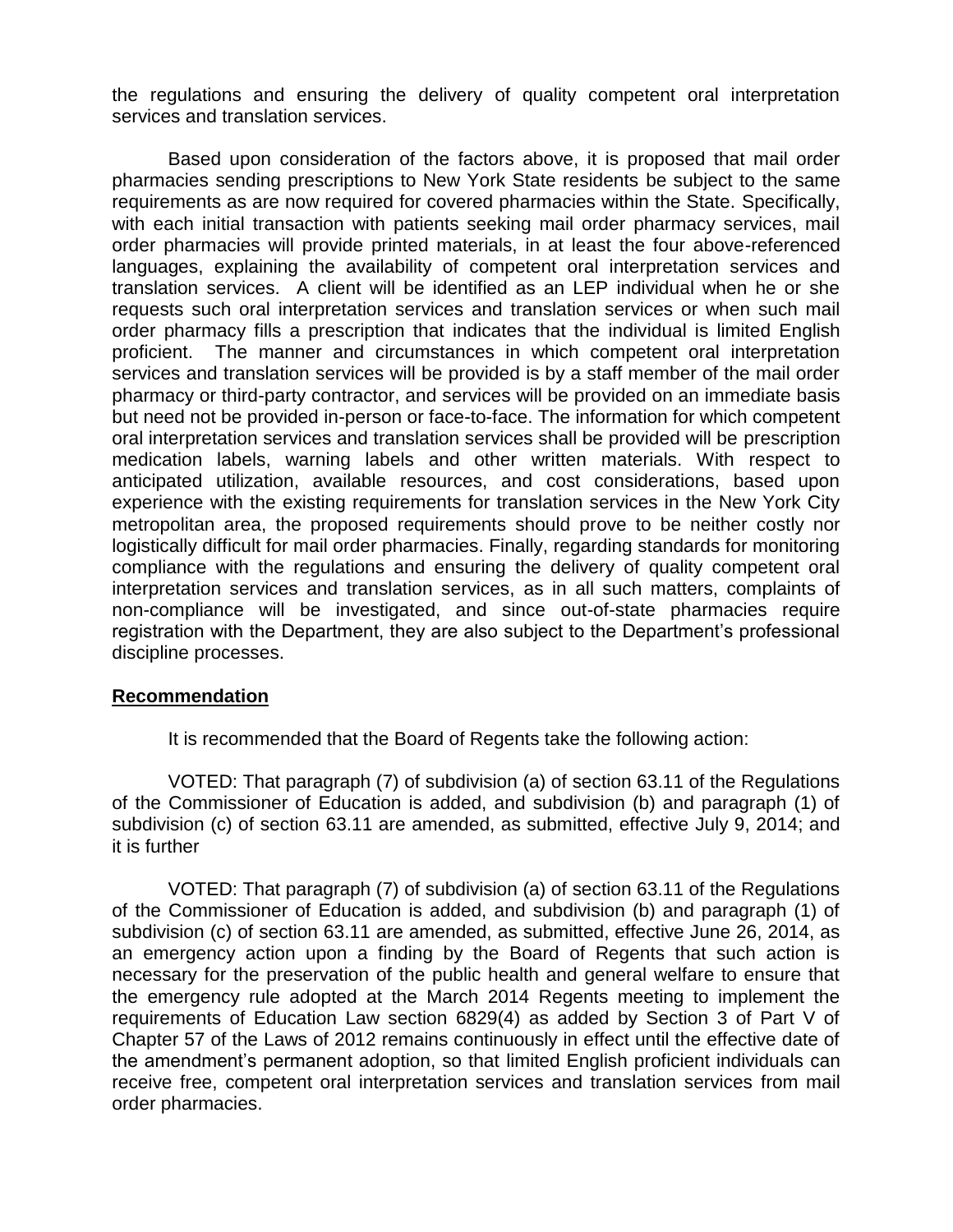## **Timetable for Implementation**

The proposed amendment was adopted as an emergency rule at the March 2014 Regents meeting, effective March 30, 2014 and will expire on June 25, 2014. If adopted at the June 2014 Regents meeting, the permanent rule will take effect on July 9, 2014 and the emergency rule will take effect on June 26, 2014.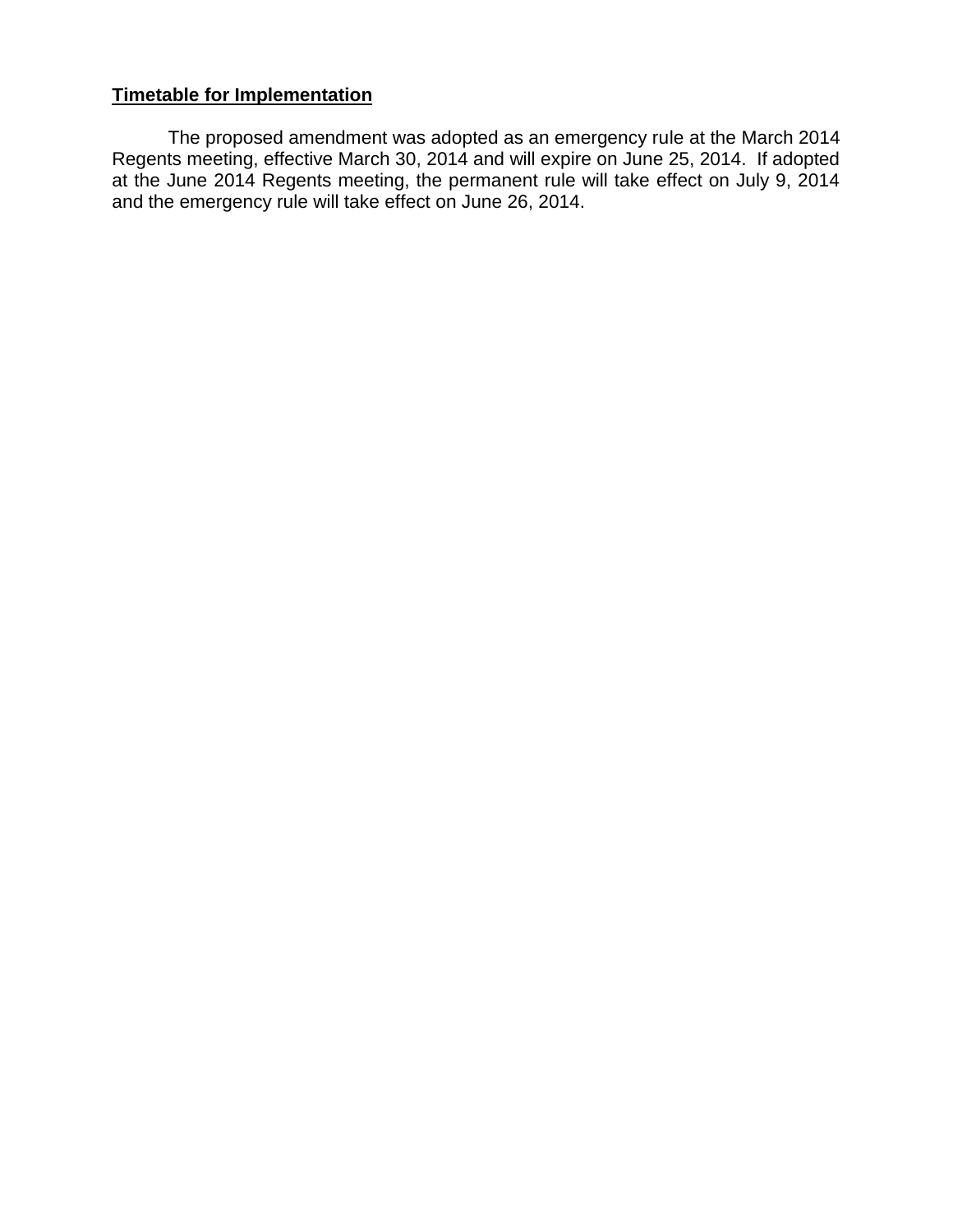#### AMENDMENT TO THE REGULATIONS OF THE COMMISSIONER OF EDUCATION

Pursuant to sections 207, 6504, 6507, 6810 and 6829 of the Education Law

1. Paragraph (7) of subdivision (a) of section 63.11 of the Regulations of the Commissioner of Education is added, effective July 9, 2014, to read as follows:

(7) Mail order pharmacy shall mean a pharmacy that dispenses most of its prescriptions through the United States postal service or other delivery system.

2. Subdivision (b) of section 63.11 of the Regulations of the Commissioner of Education is amended, effective July 9, 2014, as follows:

(b) Provision of competent oral interpretation services and translation services. Except as otherwise provided in subdivision (e) of this section:

(1) For purposes of counseling an individual about his or her prescription medications or when soliciting information necessary to maintain a patient medication profile, each covered pharmacy and mail order pharmacy shall provide free, competent oral interpretation services and translation services in such individual's preferred pharmacy primary language to each LEP individual requesting such services or when filling a prescription that indicates that the individual is limited English proficient at such covered pharmacy or mail order pharmacy, unless the LEP individual is offered and refuses such services.

(2) With respect to prescription medication labels, warning labels and other written materials, each covered pharmacy and mail order pharmacy shall provide free, competent oral interpretation services and translation services to each LEP individual filling a prescription at such covered pharmacy or mail order pharmacy in such individual's preferred pharmacy primary language, unless the LEP individual is offered and refuses such services or the medication labels, warning labels and other written materials have already been translated into the language spoken by the LEP individual.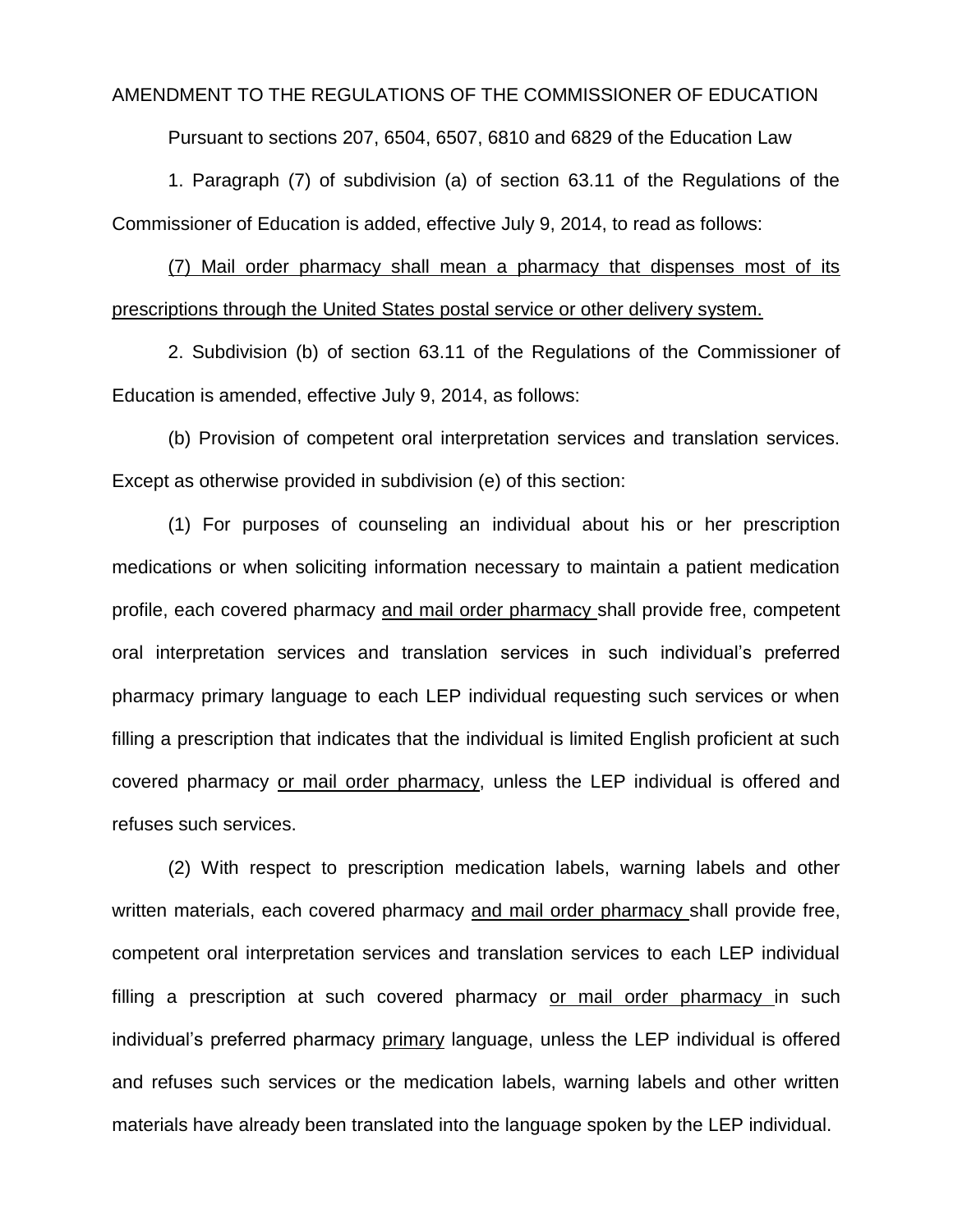(3) Translation and competent oral interpretation shall be provided in the preferred pharmacy primary language of each LEP individual, provided that no covered pharmacy or mail order pharmacy shall be required to provide translation or competent oral interpretation of more than seven languages.

(4) The services required by this subdivision may be provided by a staff member of the covered pharmacy or mail order pharmacy or a third-party contractor. Such services shall be provided on an immediate basis but need not be provided in-person or face-to-face.

3. Paragraph (1) of subdivision (c) of section 63.11 of the Regulations of the Commissioner of Education is amended, effective July 9, 2014, as follows:

(1) In accordance with Education Law section 6829(3), each covered pharmacy shall conspicuously post a notice to inform LEP individuals of their rights to free, competent oral interpretation services and translation services. Such notice shall include the following statement in English and in each of the pharmacy primary languages: "Point to your language. Language assistance will be provided at no cost to you." With each initial transaction with patients seeking mail order services, mail order pharmacies shall provide printed materials in English and in each of the pharmacy primary languages, explaining the availability of competent oral interpretation services and translation services. In addition, mail order pharmacies that are nonresident establishments shall provide any required information pursuant to section 63.8(b)(6) of this Part in English and in each of the pharmacy primary languages.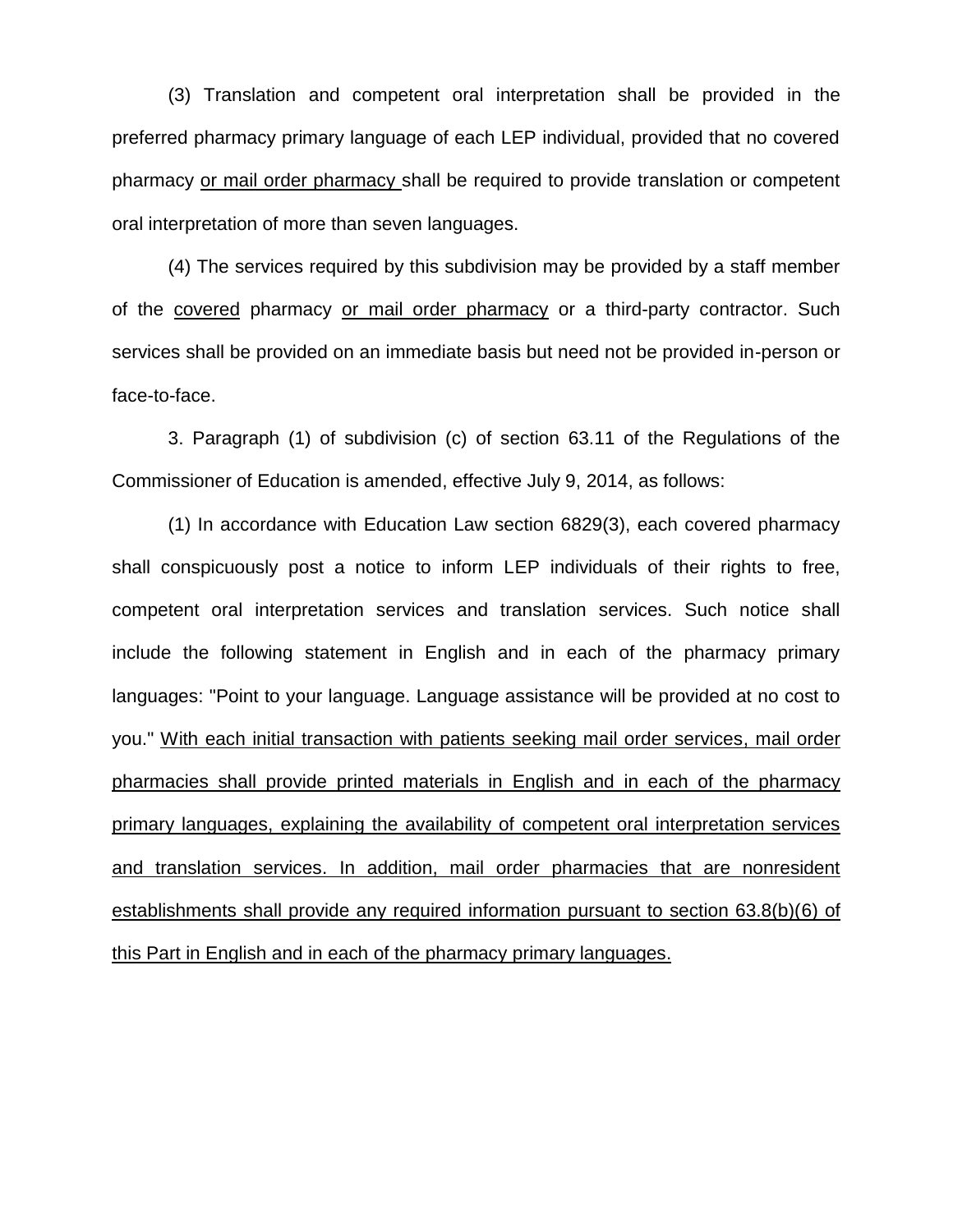#### 8 NYCRR §63.11

### ASSESSMENT OF PUBLIC COMMENT

Since publication of a Notice of Proposed Rulemaking in the March 19, 2014 State Register, the State Education received the following comment:

#### COMMENT:

Certain Assembly members have requested that the number of languages in which mail order pharmacies are required to provide interpretation and translation services to Limited English Proficient (LEP) Individuals be increased Statewide to include the three additional languages required under New York City's local law for large retail chains (Korean, French Creole and Begali).

#### DEPARTMENT RESPONSE:

The Department discussed these requests with the Assembly members. The Department considered all of the factors required under Education Law §6829(4) when adopting the proposed amendment, including anticipated utilization, available resources and cost considerations. Based on data reviewed from the U.S. Census Bureau, it appears that there are many different primary languages throughout the State and that the four consistent primary languages are Chinese, Italian, Russian and Spanish. In an effort to be consistent with the languages required for translation services in large retail chains under Education Law §6829(2), the Department is proposing to require the same four languages for mail order pharmacies Statewide.

It is the Department's understanding that New York City has required three additional languages under local law for large retail chains (Korean, French Creole and Begali). New York City also has the authority to impose additional languages under its own local laws for mail order pharmacies. Therefore, the Department recommends that New York City adopt its own local law to add these three languages as opposed to a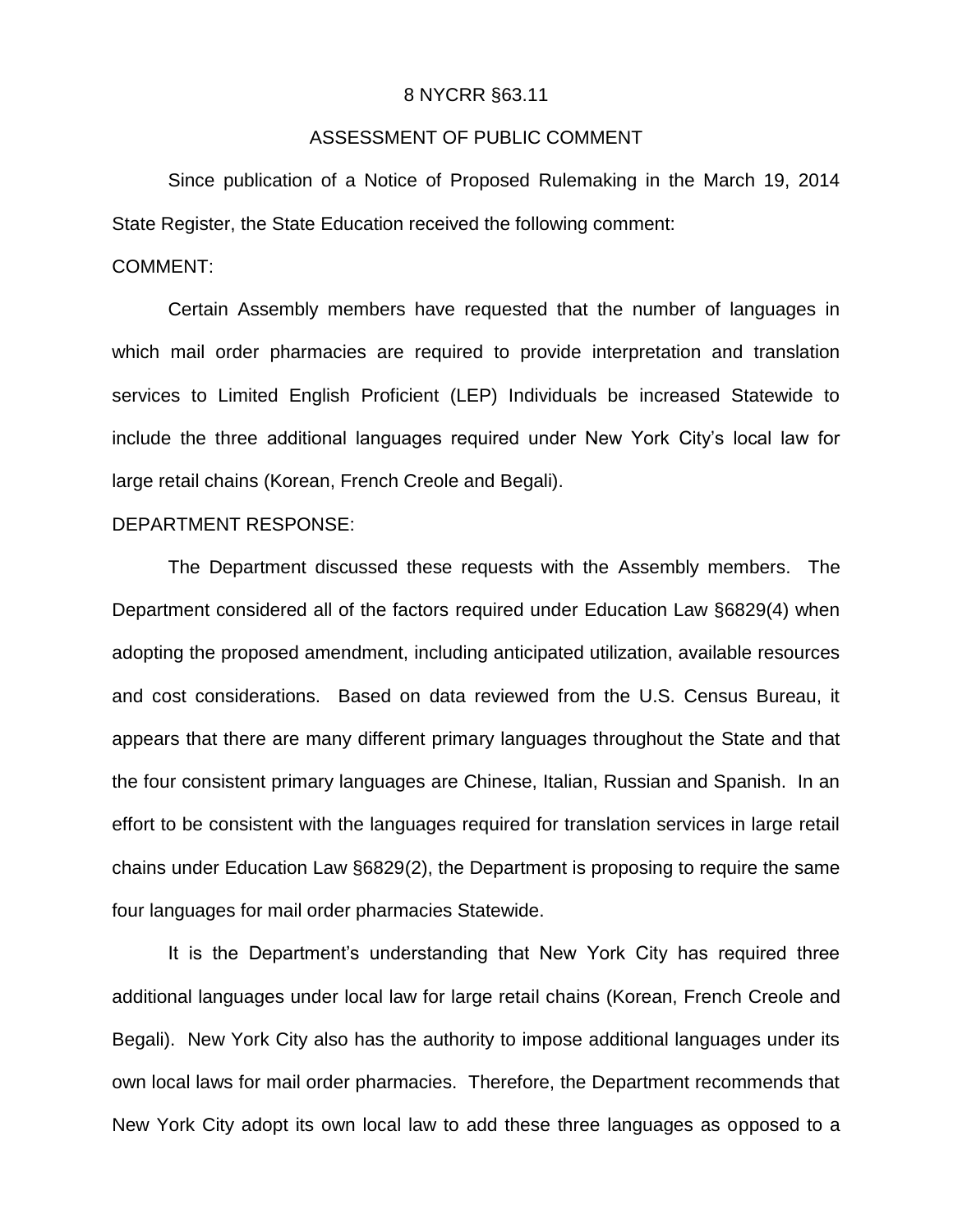Statewide requirement where services for these languages may not be utilized and it may impose additional costs on these mail order pharmacies, when such services may not be needed. After a discussion with the Assembly explaining the Department's rationale on the proposed amendment, it was determined by the Department that no change to the proposed amendment was needed at this time.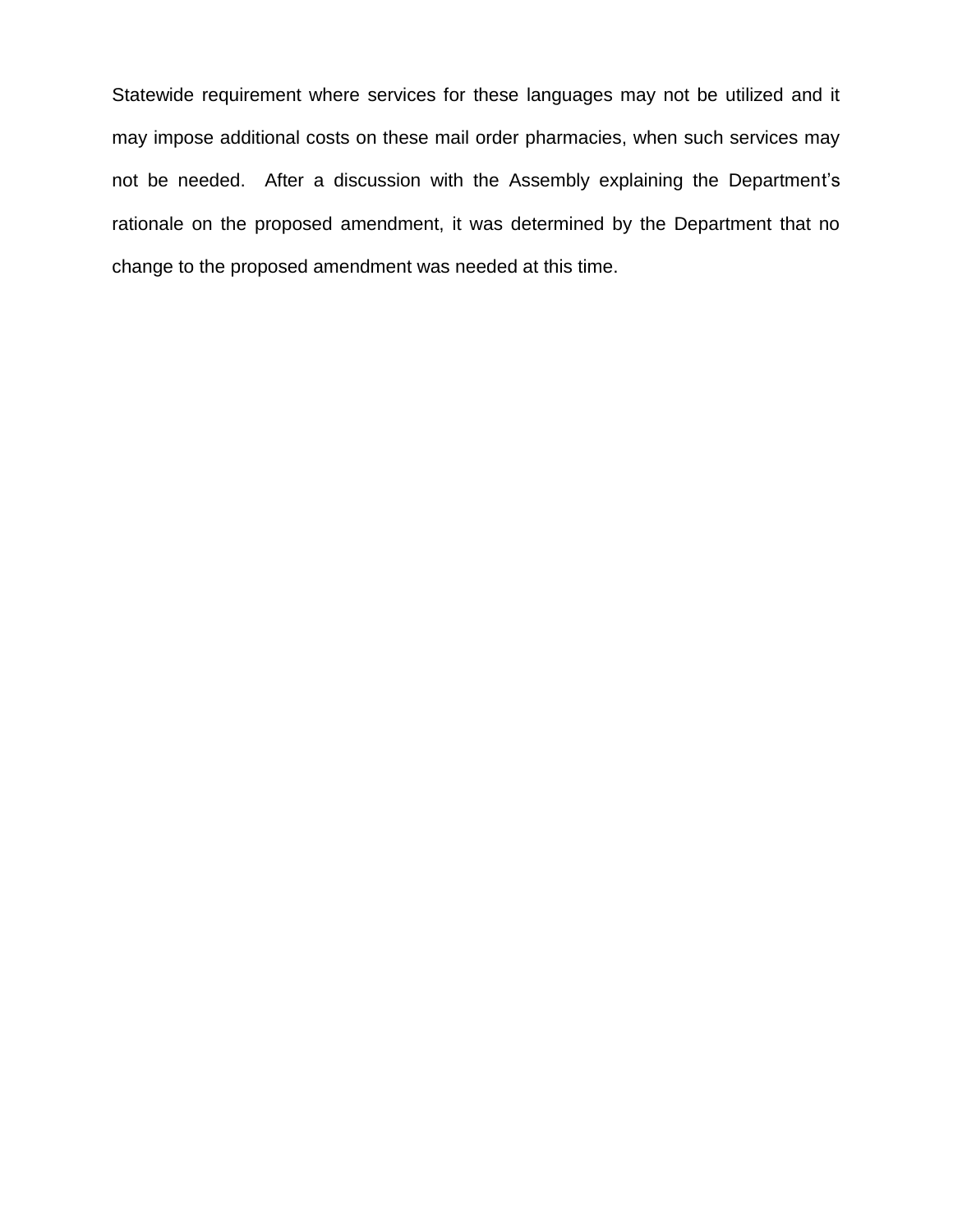#### 8 NYCRR §63.11

# STATEMENT OF FACTS AND CIRCUMSTANCES WHICH NECESSITATE EMERGENCY ACTION

The purpose of the proposed amendment is to implement Education Law section 6829(4), as added by Section 3 of Part V of Chapter 57 of the Laws of 2012, which establishes interpretation and translation requirements for all mail order pharmacies conducting business in New York State. The proposed amendment implements the provisions of section 6829(4) of the Education Law that, effective March 30, 2014, requires all mail order pharmacies sending prescriptions to individuals in New York State to provide interpretation and translation services for Limited English Proficient (LEP) individuals. It also subjects mail order pharmacies to the same interpretation and translation services requirements as are now required for covered pharmacies within the state. The information for which competent oral interpretation and translation services shall be provided will be prescription medication labels, warning labels and other written materials.

The proposed amendment was adopted as an emergency action at the March 10-11, 2014 Regents meeting, effective March 30, 2014, and has now been adopted as a permanent rule at the June 23-24, 2014 Regents meeting. Pursuant to SAPA section 203(1), the earliest effective date of the proposed amendment is July 9, 2014, the date a Notice of Adoption will be published in the State Register. However, the emergency rule will expire on June 25, 2014. If the rule were to lapse, some limited English proficient individuals may be unable to obtain free, competent oral interpretation services and translation services from mail order pharmacies. To avoid the adverse effects of a lapse in the emergency rule, a second emergency action at the June 2014 Regents meeting is necessary for the preservation of the public health and general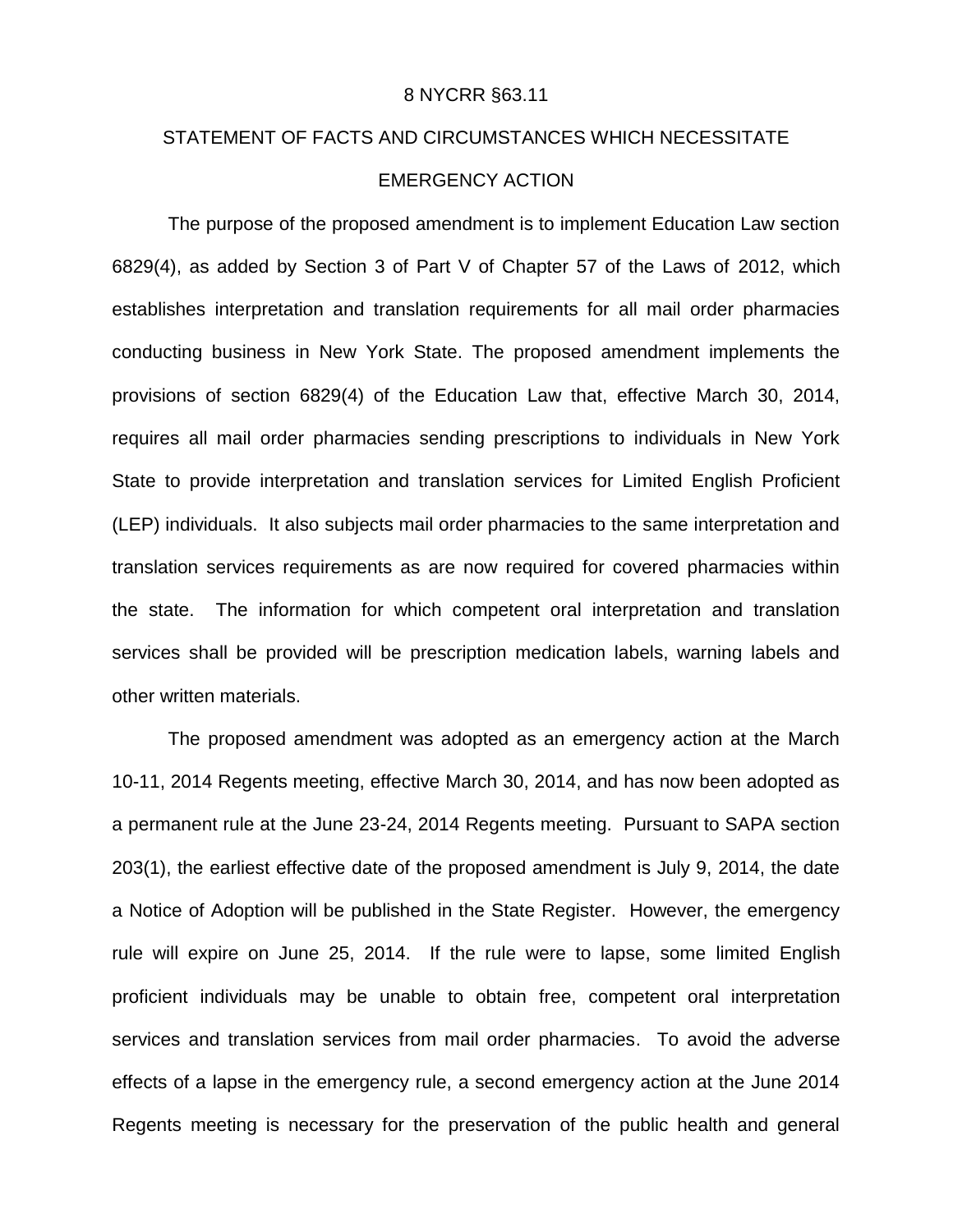welfare to ensure that the proposed rule adopted by emergency action at the March Regents meeting to implement the requirements of Education Law section 6829(4), as added by Section 3 of Part V of Chapter 57 of the Laws of 2012 remains continuously in effect until the effective date of its permanent adoption, so that limited English proficient individuals can receive free, competent oral interpretation services and translation services from mail order pharmacies.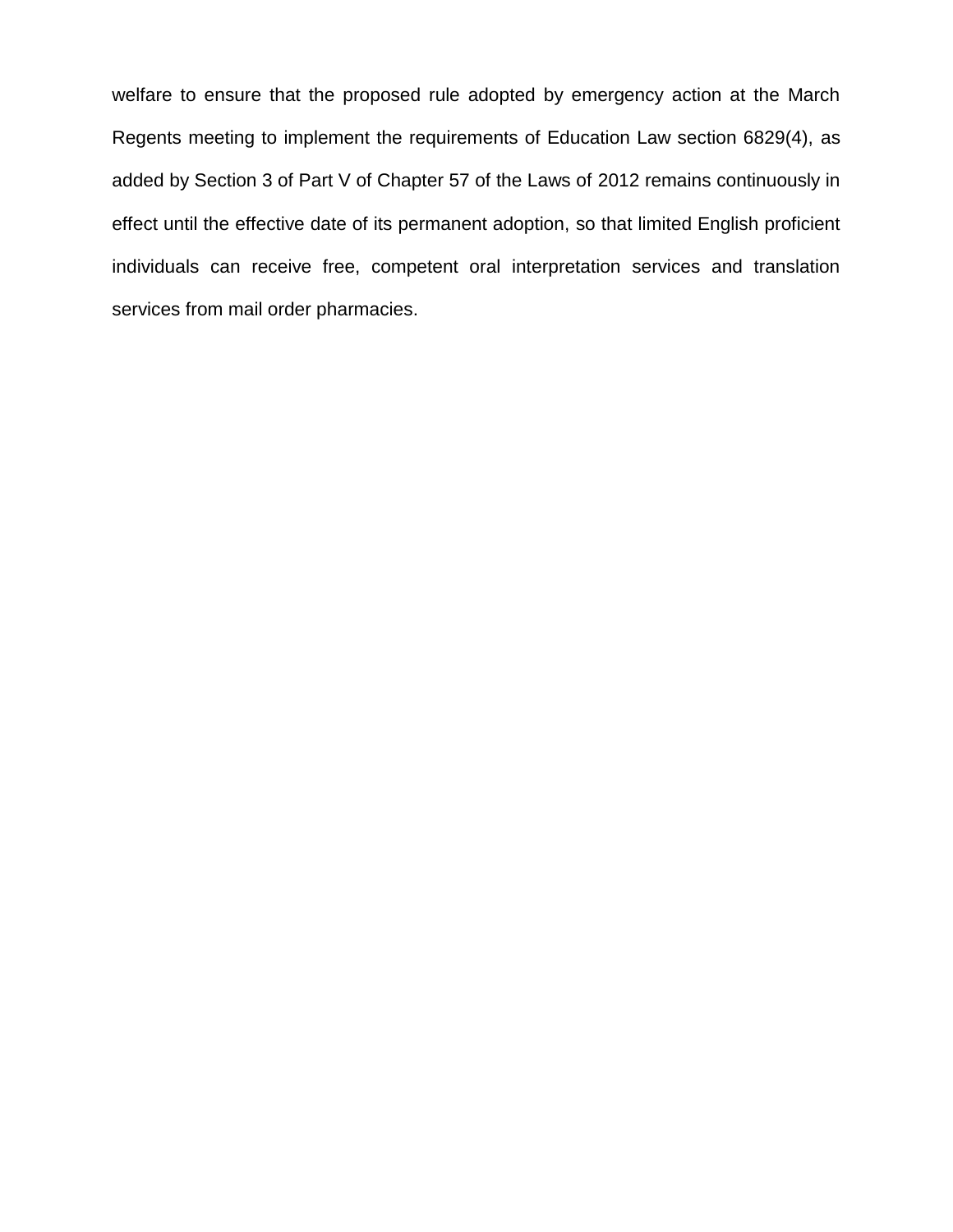#### AMENDMENT TO THE REGULATIONS OF THE COMMISSIONER OF EDUCATION

Pursuant to sections 207, 6504, 6507, 6810 and 6829 of the Education Law

1. Paragraph (7) of subdivision (a) of section 63.11 of the Regulations of the Commissioner of Education is added, effective June 26, 2014, to read as follows:

(7) Mail order pharmacy shall mean a pharmacy that dispenses most of its prescriptions through the United States postal service or other delivery system.

2. Subdivision (b) of section 63.11 of the Regulations of the Commissioner of Education is amended, effective June 26, 2014, as follows:

(b) Provision of competent oral interpretation services and translation services. Except as otherwise provided in subdivision (e) of this section:

(1) For purposes of counseling an individual about his or her prescription medications or when soliciting information necessary to maintain a patient medication profile, each covered pharmacy and mail order pharmacy shall provide free, competent oral interpretation services and translation services in such individual's preferred pharmacy primary language to each LEP individual requesting such services or when filling a prescription that indicates that the individual is limited English proficient at such covered pharmacy or mail order pharmacy, unless the LEP individual is offered and refuses such services.

(2) With respect to prescription medication labels, warning labels and other written materials, each covered pharmacy and mail order pharmacy shall provide free, competent oral interpretation services and translation services to each LEP individual filling a prescription at such covered pharmacy or mail order pharmacy in such individual's preferred pharmacy primary language, unless the LEP individual is offered